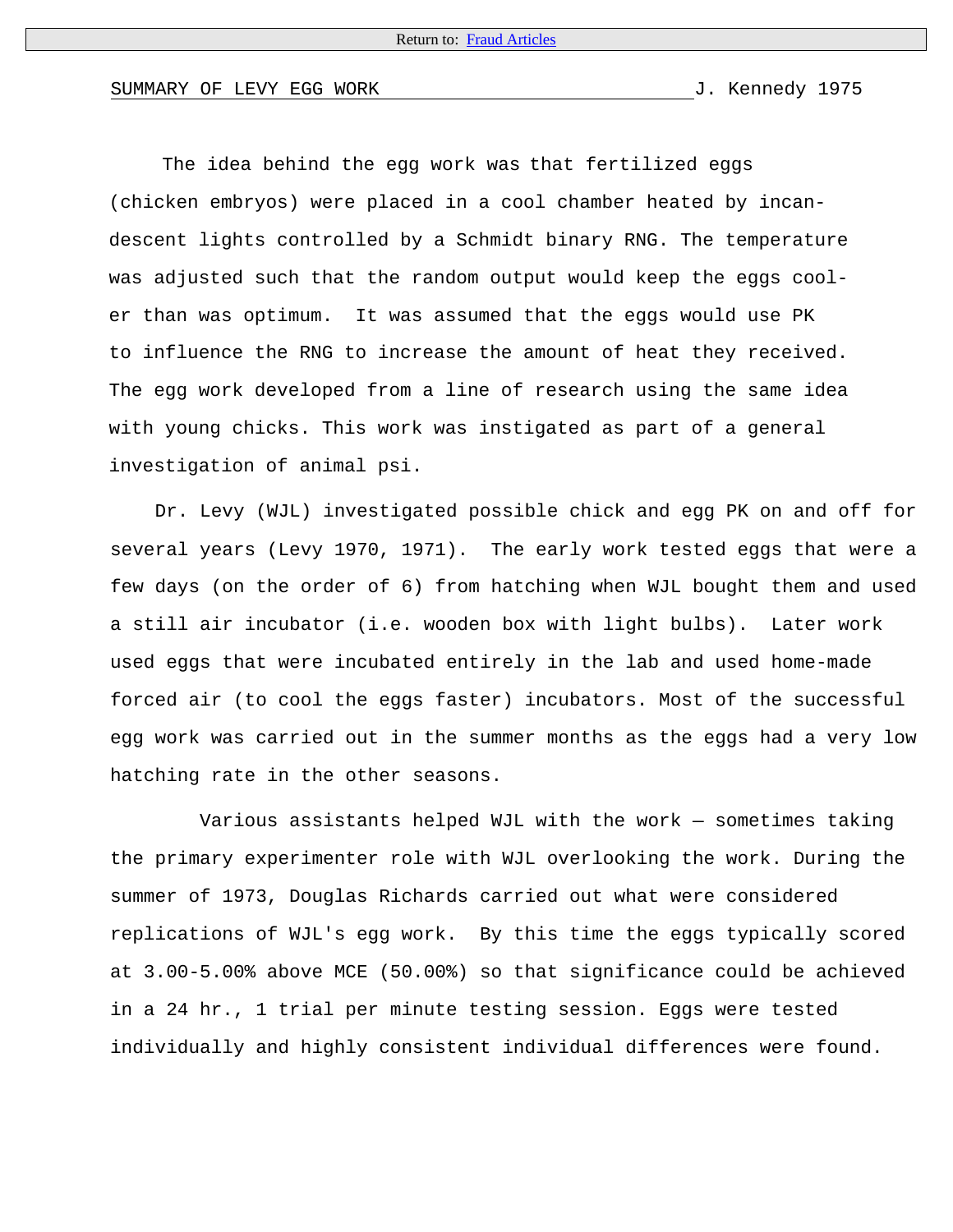It had been established by this time that the eggs would also influence the RNG to cool themselves off if they were kept too hot. Richards returned to school, and WJL pursued the egg work alone during the winter. Although hatching rates were very poor (1 or 2 at most per dozen eggs) WJL was successfully carrying out help-hinder experiments between individual eggs.

In January of 1974 under WJL's supervision, I took over the egg experiments. The experiments were quite successful even though the hatching rates were very poor.

After noticing several long strings of hits in the record, the RNG output was recorded on paper punch tape for computer analysis. With this procedure, several new "effects" were discovered. The eggs that showed significant scoring (hitting or missing) did so in long strings (up to 30 or 40). If the strings were taken out, the data gave chance results. Also, there was an increased number of trials per session (24 hour period) on those sessions that showed scoring. It was postulated that the PK process was somehow influencing the timer on the RNG.

After he was confronted with conclusive evidence showing his fraudulent activities in the rat implantation work, WJL admitted falsifying the rat work but denied any other fraudulent activities.

After WJL left, Doug Richards and I both attempted to replicate WJL's work and our own previously successful experiments. In brief, we found nothing but chance results.

Although WJL denied falsifying the egg data, there is considerable circumstantial evidence indicating this is not the case. The easiest way to fraudulently produce scoring with the eggs would be to add hits or misses by manipulating one wire. This would have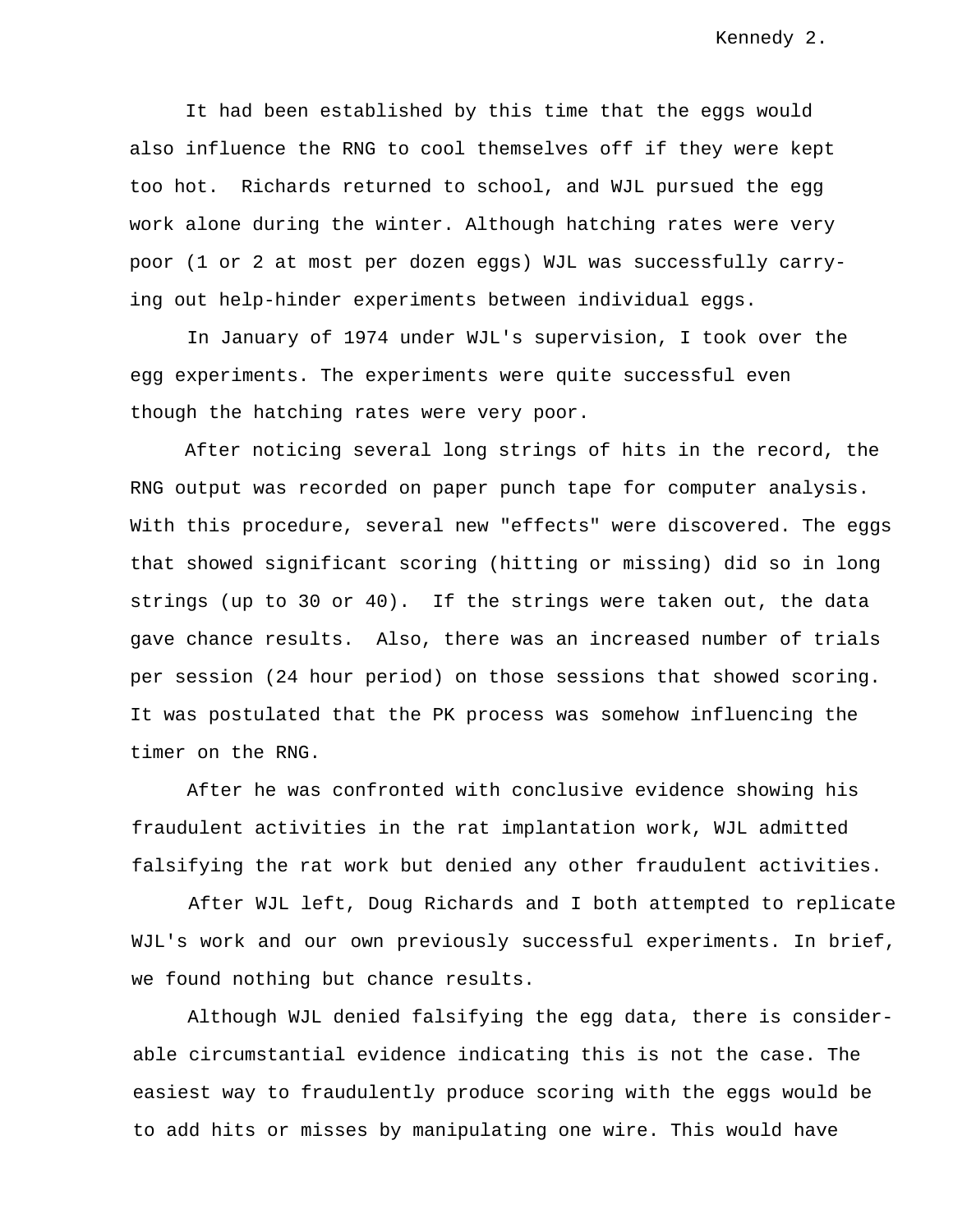Kennedy 3.

an increased number of trials and stringing as an artifact. If the strings are taken out of the data, the scoring is chance and the trial rates are normal. Very similar stringing occurred later in the rat implantation work. Initially WJL discussed the rat stringing as an "effect." However, after being confronted with uncontestable evidence, he admitted the rat stringing was an artifact of his fraudulent practices.

Examining the records of the egg work WJL did the week before I took over the experiment showed on 2 days there were strings approximately 100 hits long. The deviation required to give significant results was approximately 100. WJL never mentioned these strings to anyone although it would be difficult to overlook them, in the record.

Also, I learned to candle the eggs and could tell which ones were alive. On at least one occasion, an egg that was dead at the time of testing showed significant scoring. WJL reprimanded me for checking the egg after rather than before testing ("We shouldn't waste time with dead eggs.").

WJL also denied falsifying the gerbil experiments, but strong circumstantial evidence has been found there too (see abstract Levin, 1975). The question of whether WJL had access to the equipment for all these experiments has to be answered with a definite "yes." Although his constant attention to any experiment along his lines of research was conspicuous, it was not questioned as he was the administrator responsible for our employment and training.

Levy, W.J., & Andre, Eve, "Possible PK by Young Chickens to Obtain